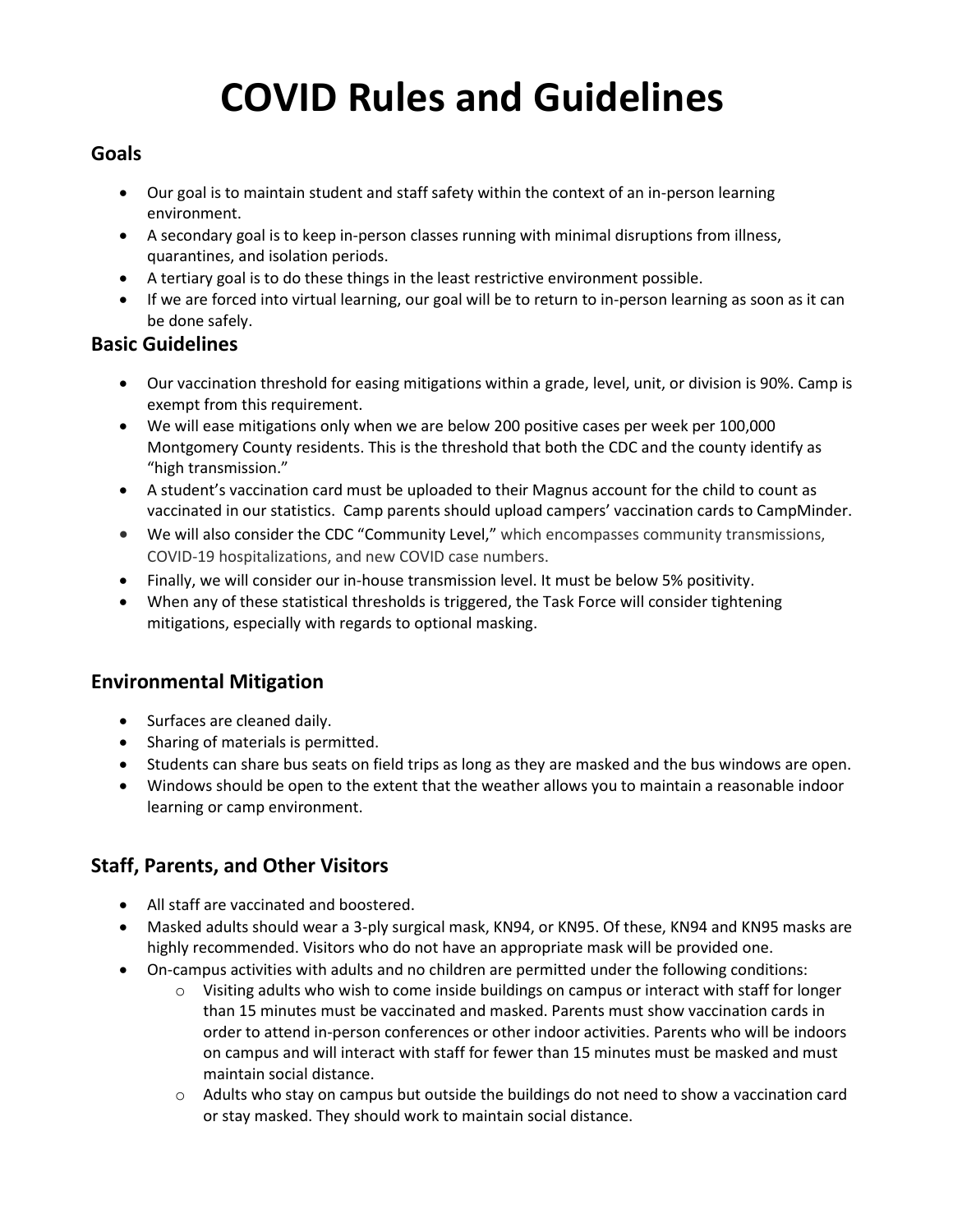- Individual visitors who wish to accompany a field trip or otherwise occupy spaces with children have several requirements:
	- o They must be vaccinated and provide proof of vaccination.
	- o They must take a rapid test provided by the school before entering student-occupied spaces or riding the bus on a field trip. Those going on field trips but not riding the bus with kids do not need a rapid test.
- Parents may be invited to attend assemblies and other gatherings with adults and students under the following conditions:
	- o They must be vaccinated and provide proof of vaccination.
	- o They must be masked.
	- o They must maintain 3 feet of social distance from students and other adults not of their household whenever possible.
- Staff must participate in weekly testing. Staff who prefer to test outside of school should also test on Tuesdays. Staff who have been COVID positive should not test until they are 90 days past their first positive test. At that point, they should resume testing.
- Masking is optional for staff while they are on campus and outdoors.
- Masking is required in indoor spaces shared with children.
- Masking is optional in private offices. Masking is optional but recommended in meetings with only staff.
- Staff who are close contacts of positive COVID cases can attend school unless they develop symptoms or test positive.
- Masking with a KN94 or KN95 mask should be strictly observed by staff who are close contacts or returning from isolation.

## **Student Policies**

- Students should wash their hands before and after lunch.
- Masking is optional for students while they are outdoors on campus unless social distancing is not possible.
- Masking is required for students when indoors.
- All students will test weekly unless they have had COVID within 90 days. Students who have had COVID will resume testing 90 days after their first positive test. A positive test should be confirmed with evidence provided to the school nurse. Even students who have had COVID within 90 days should take a rapid antigen test if they develop primary COVID symptoms (cough, fever, or a loss of taste and smell).
- Students are expected to participate in onsite PCR testing except in extenuating circumstances authorized by the school nurse. Students who are absent during onsite testing or who receive the nurse's authorization to test offsite must get an offsite PCR test on Tuesdays. At-home results for students who completed an offsite PCR test should be received by the school nurse by Friday at noon.
- All players for indoor interscholastic sports should be vaccinated.
- Indoor field trips can take place as long as the location has mitigations to keep groups apart. It is up to the field trip organizer to find out those mitigations and when in doubt to check with the division head and Rebecca to see if the trip can go forward.
- When over 50% of a given class is isolating or quarantining, that class will pivot to virtual learning. This does not apply for camp.
- Vaccinated students who are close contacts of positive COVID cases can attend school unless they develop symptoms or test positive.
- Unvaccinated students who are close contacts of positive COVID cases can test to stay in school each day for five days unless they develop symptoms or test positive. This rapid antigen test will be